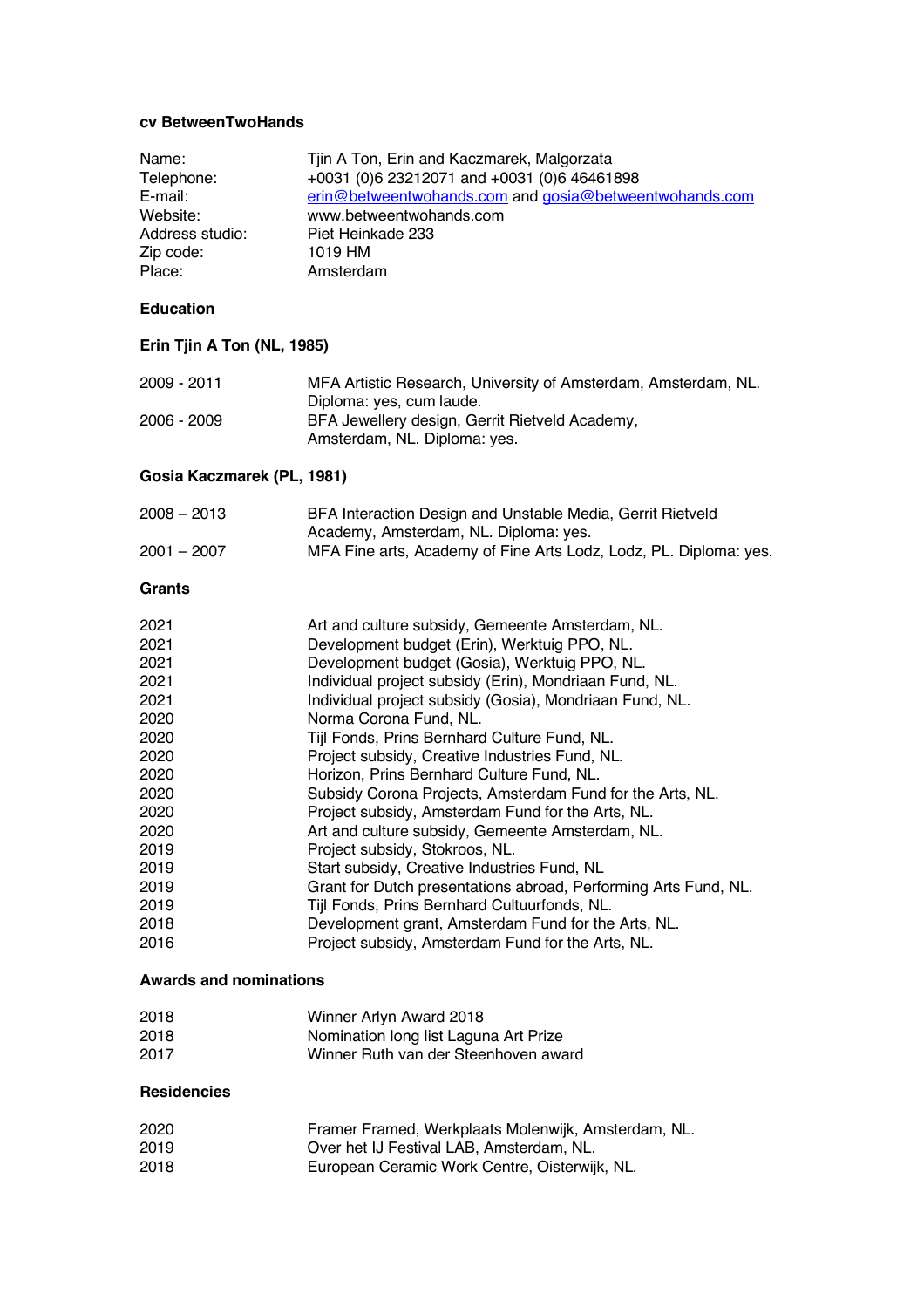### **Exhibtions**

| 2022        | Plein Theater, Queering puppets festival, Paperwork, Amsterdam,<br>NL. |
|-------------|------------------------------------------------------------------------|
| 2021 - 2022 | Zone2Source, Ecognosis, Amsterdam, DE.                                 |
| 2021        | Schaubüde Berlin, Theater der Dinge, Ecognosis, Berlin, DE.            |
| 2021        | Plein Theater, Ecognosis, Amsterdam, NL.                               |
| 2020 - 2022 | ARCAM, Ecognosis, Amsterdam, NL.                                       |
| 2020        | Green Light District, Amsterdam, NL.                                   |
| 2020        | Over het IJ Festival LAB, Amsterdam, NL.                               |
| 2020        | ARCAM, Amsterdam, NL.                                                  |
| 2020        | Broedplaats Costa Rica, Amsterdam, NL.                                 |
| 2020        | Werkplaats Molenwijk, Framer Framed, Amsterdam, NL.                    |
| 2019        | European Ceramic Work Centre, Heusden, NL.                             |
| 2018        | The Paper Factory, Paperwork, Amsterdam, NL.                           |
| 2018        | Broedplaats Lelylaan, Paperwork, Amsterdam, NL.                        |

## **Performances**

| 2021 | Plein Theater, Oceanus, Amsterdam, NL.                          |
|------|-----------------------------------------------------------------|
| 2021 | Over het IJ Festival, Oceanus, Amsterdam, NL.                   |
| 2019 | De Roode Bioscoop, Snowapple, The Journal, Amsterdam, NL.       |
| 2019 | BTK-Fest, Paperwork, Saint Petersburg, RU.                      |
| 2019 | Wuzhen International Theatre Festival, Paperwork, Wuzhen, CN.   |
| 2019 | Over het IJ Festival LAB, Oceanus, Amsterdam, NL.               |
| 2019 | Boze Wolf Festival, Paperwork, Aarschot, BE.                    |
| 2018 | Markttheater De Gloed, The Journal, Amsterdam, NL.              |
| 2018 | Het Van Eesteren Museum, Paperwork, Amsterdam, NL.              |
| 2018 | Festival De Oversteek, Paperwork, Nijmegen, NL.                 |
| 2018 | Festival Scènes ouvertes à l'insolite, Paperwork, Paris, FR.    |
| 2018 | Pop Arts Festival, Puppet Playground, Paperwork, Amsterdam, NL. |
| 2018 | Boze Wolf Festival, The Journal, Aarschot, BE.                  |
| 2018 | Boze Wolf Festival, Duodenum, Aarschot, BE.                     |
| 2017 | Urban Resort, Duodenum, Amsterdam, NL.                          |
| 2017 | Wonderstroom, The Journal, Amsterdam, NL.                       |
| 2017 | CODA Paper Art Festival, Paperwork, Apeldoorn, NL.              |
| 2017 | Figur I Fossekleiva, The Journal, Berger, NO.                   |
| 2017 | Culture Club, Paperwork, Amsterdam, NL.                         |
| 2017 | Microfestival, The Journal, Dordrecht, NL.                      |
| 2017 | Over het IJ Festival, Paperwork, Amsterdam, NL.                 |
| 2017 | Urban Culture Days, The Journal, Amsterdam, NL.                 |
| 2017 | Pop Arts Festival, The Journal, Amsterdam, NL.                  |
| 2017 | Pop Arts Festival, Duodenum, Amsterdam, NL.                     |
| 2016 | Winterwelvaart, The Journal, Groningen, NL.                     |
| 2016 | Atelier Néerlandais, The Journal, Paris, FR.                    |
| 2016 | Presentation day impresario De Reus Totaal, Oss, NL.            |
| 2016 | ADM, 19th anniversary, The Journal, Amsterdam, NL.              |
| 2016 | Cinetol, Duodenum, Amsterdam, NL.                               |
| 2016 | JW 365 Festival Marionettes, Charleville-Mézièries, FR.         |
| 2016 | De Mus, Duodenum, Amsterdam, NL.                                |
| 2016 | ACTA open broedplaatsendag, Duodenum, Amsterdam, NL.            |
| 2016 | Pop Arts Festival, Duodenum, Amsterdam, NL.                     |
| 2016 | Pop Arts Festival, The Journal, Amsterdam, NL.                  |
| 2015 | Winters Binnen, The Journal, Amsterdam, NL.                     |
| 2015 | IVKO, The Journal, Amsterdam, NL.                               |
| 2015 | Broedplaatsfestival ACTA, Amsterdam, NL.                        |
| 2015 | Astaro Theatro, Free Fringe Festival, Amsterdam, NL.            |
| 2015 | Performance Art Bergen, The Journal, Bergen, NO.                |